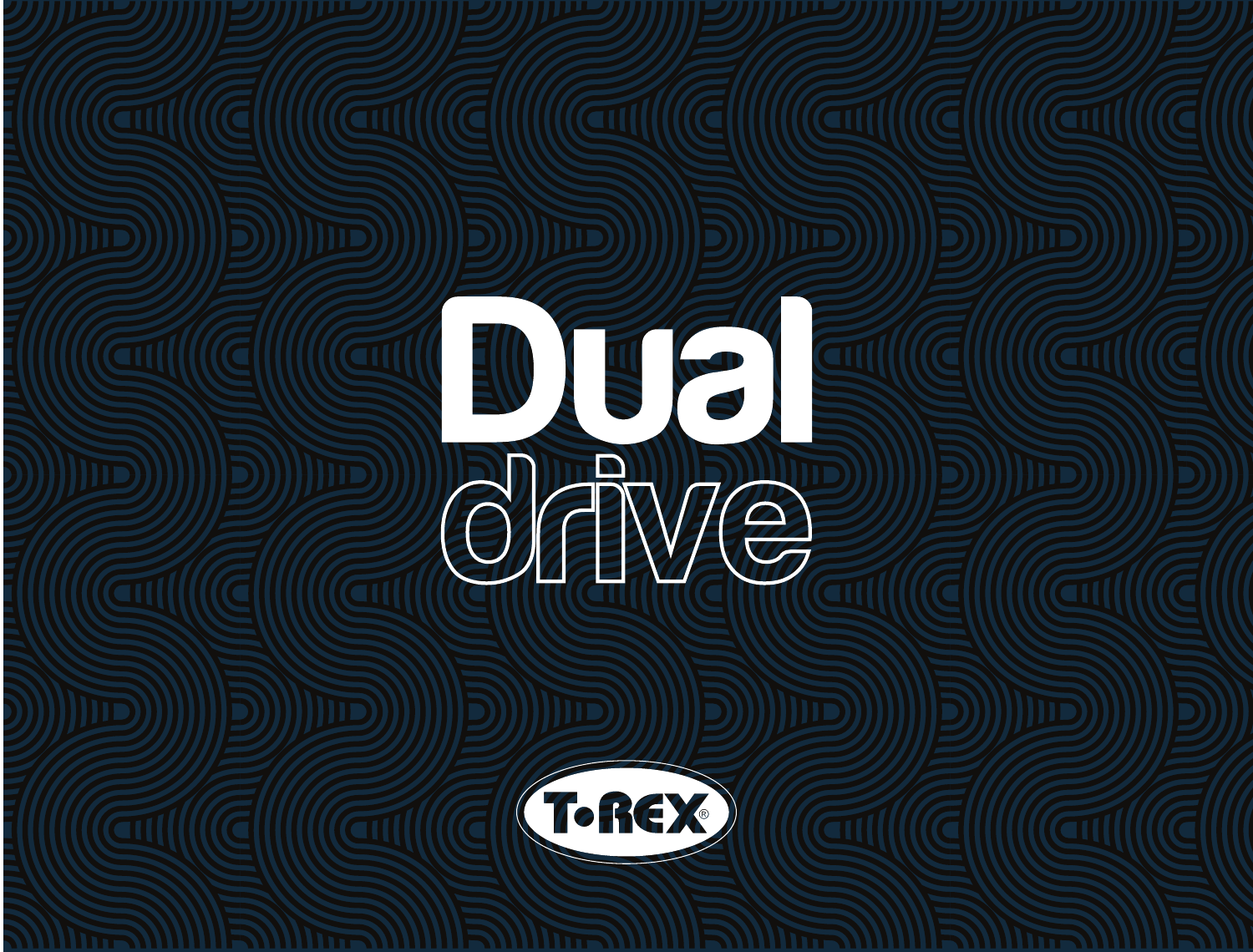

# **Congratulations**

on your purchase of **Dual Drive** distortion, a warm, creamy, vintagesounding distortion pedal that gives you two channels of glorious T-Rex gain.

**Dual Drive** was designed to let your switch from your clean amp sound, to a nice crunchy overdrive, and on to a sweet, searing distortion you can use for solos or grungy power chords – all in a single pedal.

At each stage along the way, you've got complete control over gain, tone and level.

To get started, check out the controls overview in this user manual.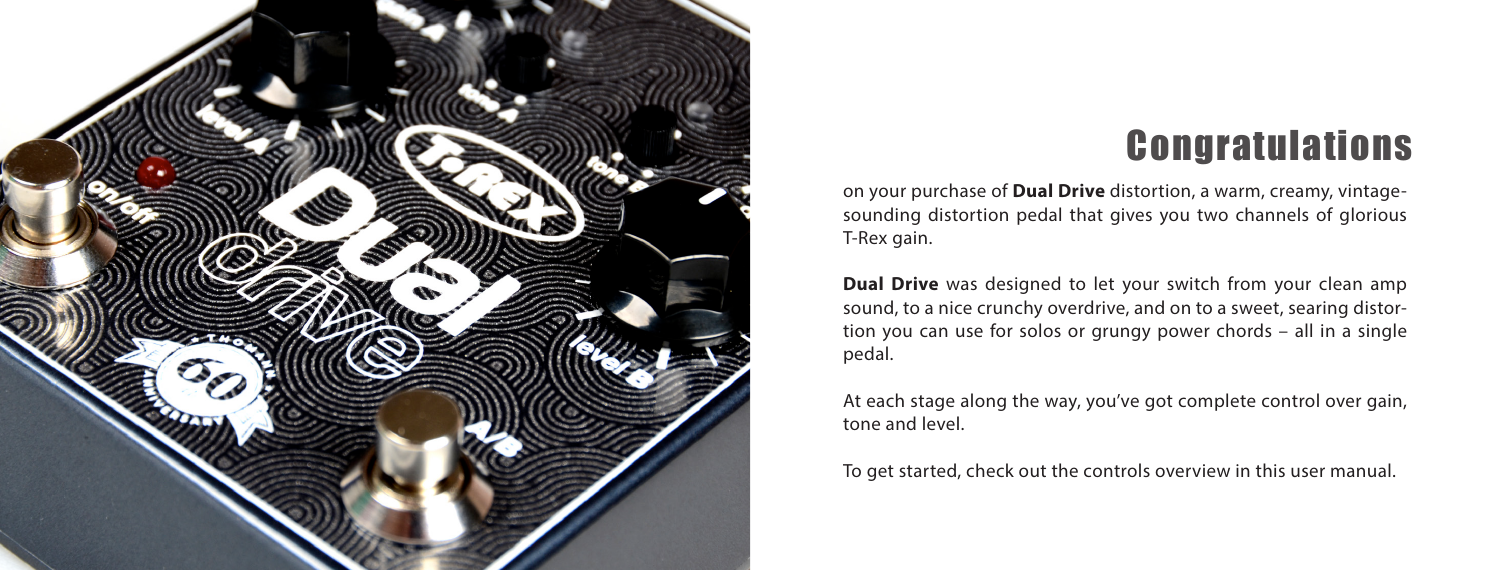## Dual Drive Controls

Your **Dual Drive** has 3 controls for each of the 2 channels: **GAIN**, **LEVEL** and **TONE**.

The **GAIN** knob is the most important control on your Dual Drive. The more you turn it up, the more overdrive gain you get. The **GAIN** control for **Channel A** goes from clean to a moderate overdrive sound. The **GAIN** control for **Channel B** starts where Channel 1 stops – and takes you all the way up to a creamy distortion. Leave the pedal off to play straight through your amp. Switch the pedal on to add overdrive crunch. Switch to Channel B for premium vintage distortion.

The **LEVEL** knob is used to set the overall output volume from each channel of your **Dual Drive**. At 12 o'clock your output is the same as your input volume. Turning it all the way up (clockwise) will boost your output signal by 15 dB.

The **TONE** knob lets you control the top end, or "edge", of your signal without compromising sonic quality. Try setting it separately for each channel to create your own signature overdrive and distortion sounds.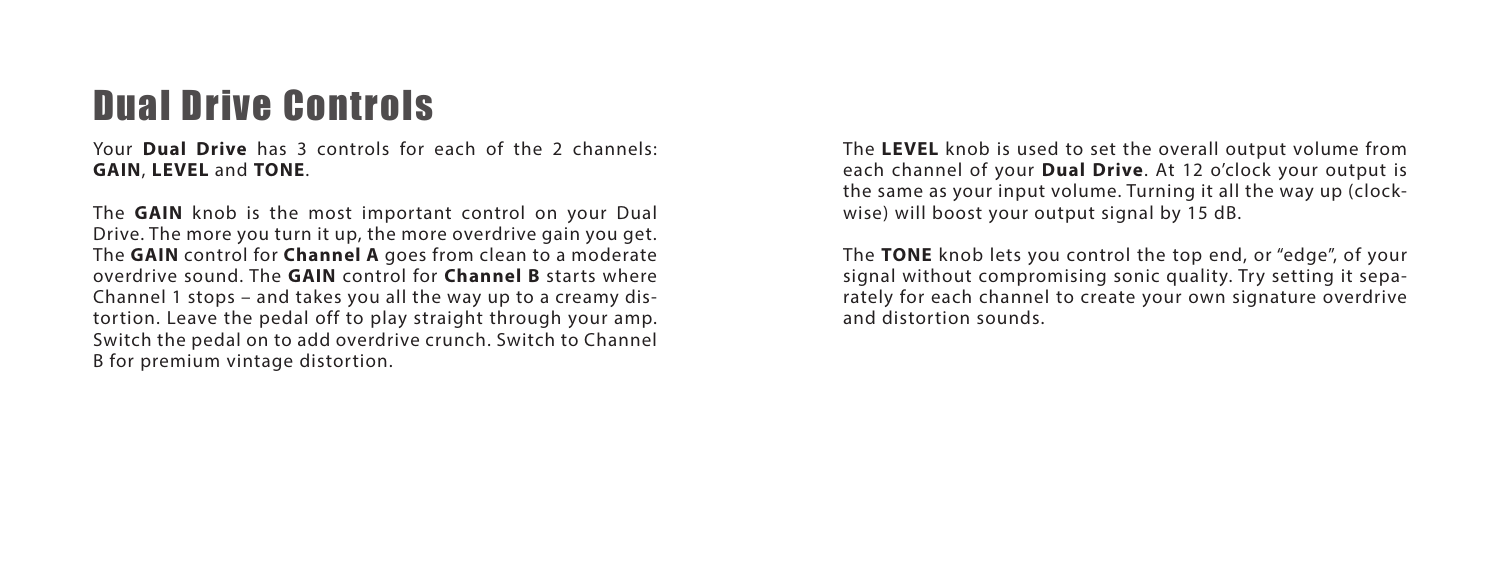# **Technical Specification Technical Specification**

| Input Impedance $\omega$ 1KHz      | Higher than 1M Ohm                                                      |
|------------------------------------|-------------------------------------------------------------------------|
| Output Impedance @ 1KHZ            | Lower than 1K Ohm                                                       |
| Power supply                       | 9V DC (T-Rex FuelTank)                                                  |
| Minimum Power supply Voltage       | 8,5V DC                                                                 |
| Maximum Power supply Voltage       | 12,5V DC                                                                |
| Current Draw @ 9V DC               | 50 mA                                                                   |
| Maximum Input signal Vp/p          | 3Vp/p                                                                   |
| <b>Battery Type</b>                | 9 V battery 6F22                                                        |
| <b>Battery Life</b>                | $6 - 9$ hours                                                           |
| External connectors                | Input Jack, Output Jack, 9V DC Jack                                     |
| Controls                           | On/Off, A/B switch, Gain A, Gain B,<br>Level A, Level B, Tone A, Tone B |
| Pedal size incl. knobs (W x H x D) | 100 x 55 x 120 mm<br>3,9 x 2,2 x 4,7 inch                               |
| Weight excl. battery and packaging | $0,335$ kg / 11,8 oz                                                    |

T-Rex offers a 2-year warranty on all our products. In the unlikely event of a malfunction, please contact our technical support at service@t-rex-effects.com before sending us the product for repair. Read more about warranty conditions at www.t-rex-effects.com/ service

### **ABOUT T-REX**

Based in Vejle, Denmark, T-Rex Engineering makes classic and signature effects pedals for the world's best musicians. Our approach blends hi-tech innovation with old-world craftsmanship – always in the service of killer tone.

## **EU REGULATIONS • ENVIRONMENT PROTECTION**

T-Rex accepts and follows the regulations and directives issued by the EU. We find these environment protecting regulations very good, and we are happy to follow them.